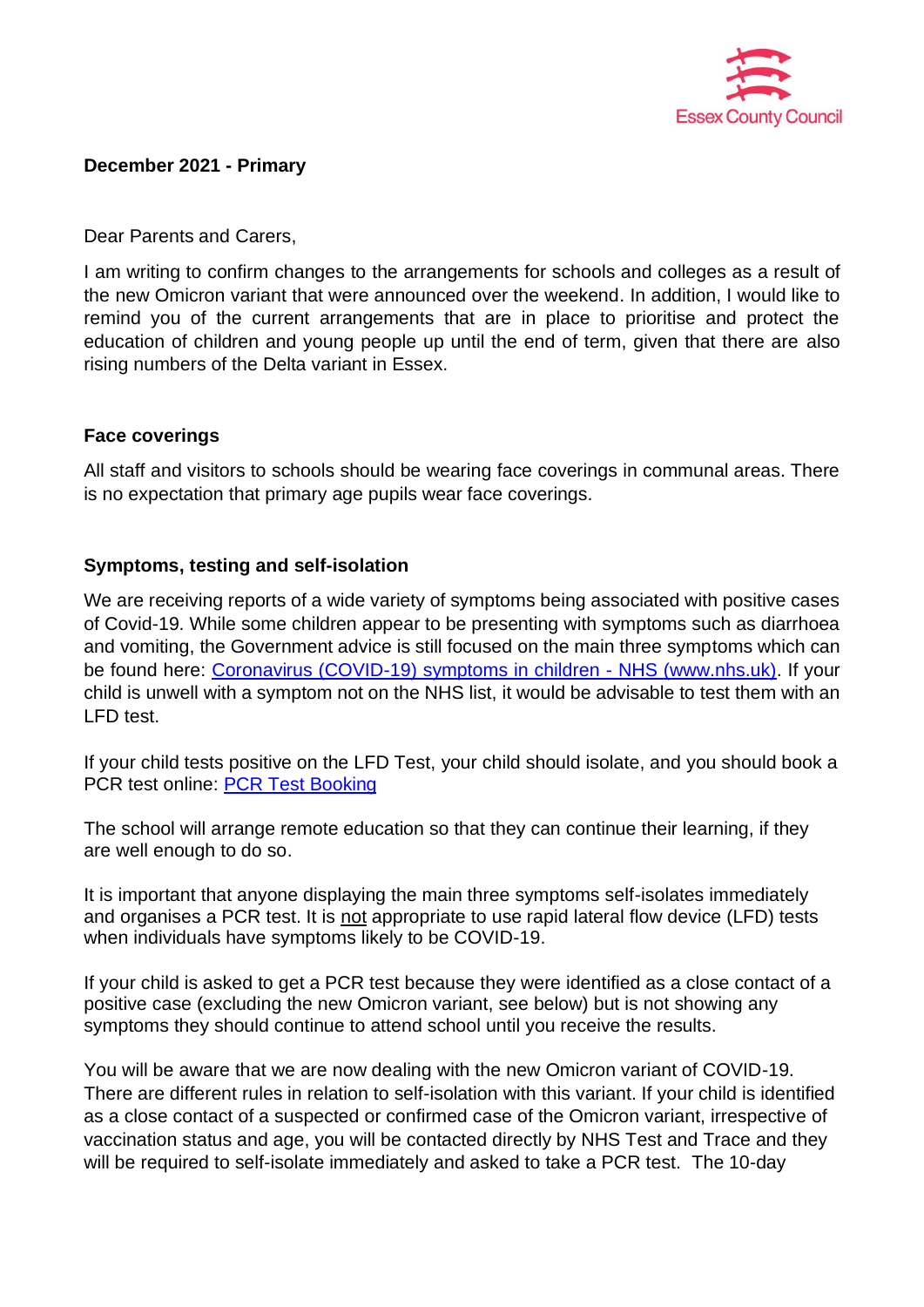

isolation period will need to be observed regardless of the result of the PCR test and further testing will need to be carried out on days two and eight; NHS Test and Trace will arrange this for you.

# **Asymptomatic testing**

We continue to strongly encourage all staff, students (primary, secondary and further education students) and all households to take part in regular testing if they are not showing symptoms. This will help to reduce the risk of the virus unknowingly entering the school community. We acknowledge that for some children this may cause some distress, so this is advice only and not something to continue if it is too difficult.

You can access free LFD tests in a number of ways, including at the local LFD site in your district, by collecting a home LFD kit from a test site, or by ordering online. More information about these options can be found here: Regular Rapid Lateral Flow Coronavirus (Covid-19) [Tests.](https://www.nhs.uk/conditions/coronavirus-covid-19/testing/regular-rapid-coronavirus-tests-if-you-do-not-have-symptoms/)

### **School attendance**

Children and young people must continue to attend school unless they develop symptoms likely to be COVID-19 or have tested positive.

### **Contact tracing**

Close contacts in schools are now identified by [NHS Test and Trace](https://www.gov.uk/guidance/nhs-test-and-trace-how-it-works) and education settings are not expected to undertake contact tracing. As with positive cases in any other setting, NHS Test and Trace will work with the positive case and/or their parent to identify close contacts. Contacts from a school setting will only be traced by NHS Test and Trace where the positive case and/or their parent specifically identifies the individual as being a close contact.

### **End of term gatherings and events**

School performances can continue to take place if the schools' risk assessment deems it appropriate. However, if a school has a high infection rate, they will review the risk assessment and if necessary, make appropriate changes. This could include cancelling the gathering/event at short notice or moving the event online. When gathering indoors and/or attending an event, face coverings should be worn, and we would encourage that an LFD test is taken before attendance. If your school does decide not to hold events with a parent audience, this decision has the full support of Essex County Council.

### **Preparation for the start of the new term in January**

We would encourage you to continue to undertake twice weekly LFD tests during the school holiday period and prior to your child returning to their setting in January. With social mixing during the holiday period it is vital that we support a successful start to the new term